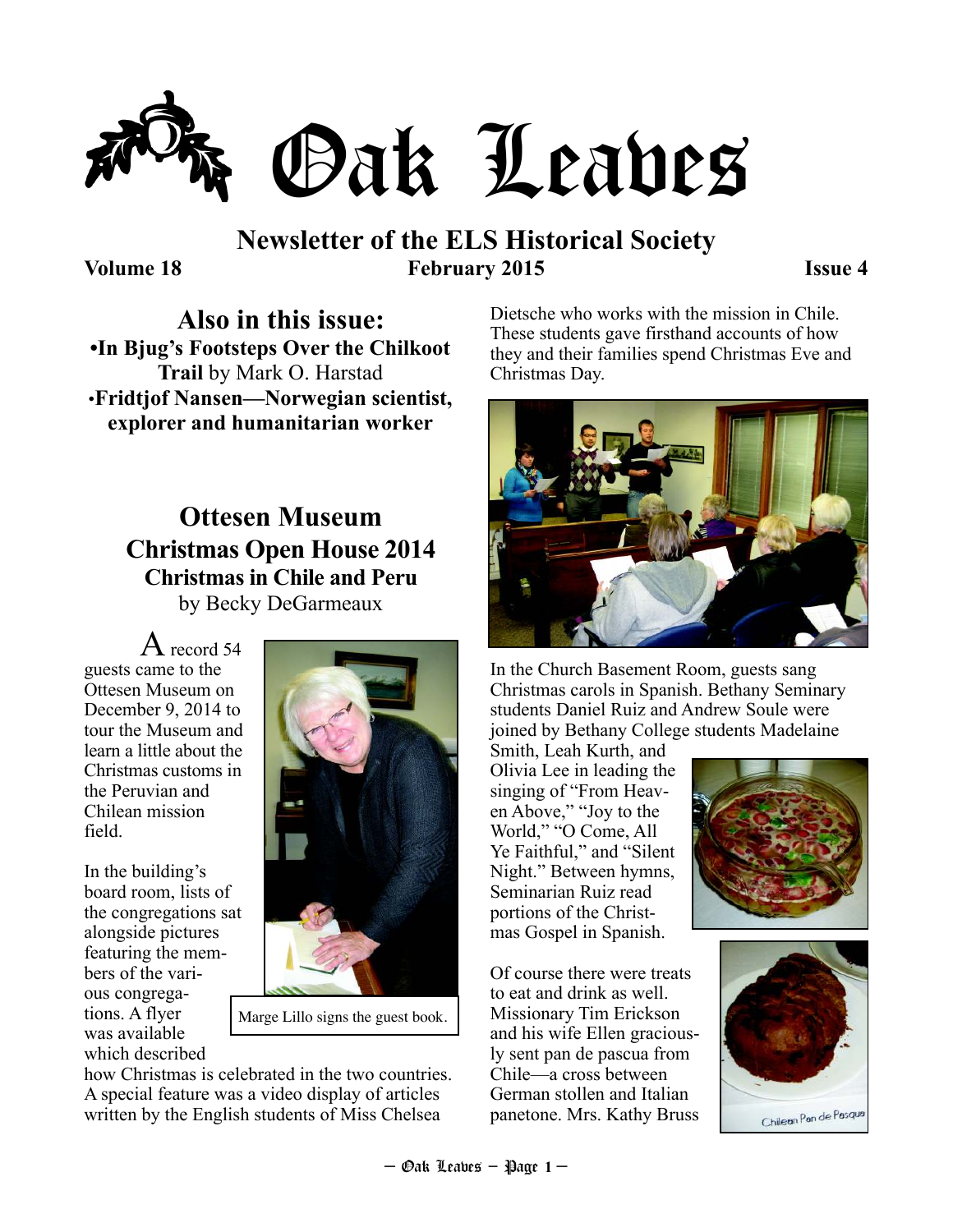provided Peruvian manjar blanco with a cooked sweetened condensed milk filling. To drink, guests had a choice between a Chilean-style fruit punch or Peruvian hot drinking chocolate flavored with cinnamon and cloves.

The tentative theme for the 2015 Open House is "ELS Christmas Celebrations Across the U.S.A." Watch for further announcements once the date and theme are formally announced.▪





❅ ❅ ❅ ❅ ❅ ❅ ❅ ❅ ❅ ❅ ❅ ❅ ❅ ❅ ❅ ❅ ❅ ❅ ❅ ❅

# **In Bjug's Footsteps Over the Chilkoot Trail**  by Mark O. Harstad

During the five days of July 25-29, 2014, one grandson, three great-grandchildren, and three great-great-grandchildren of the Rev. Bjug Aanondson Harstad (1848-1933) plodded their way through environments consisting of rain forest, steep slopes, rugged boulder fields, treeless alpine landscapes, and boreal forest along the 33 mile Chilkoot Trail from Dyea, Alaska, to Lake Bennett in British Columbia. Their purpose was to commemorate and develop an appreciation for an interesting aspect of Norwegian Lutheran Church History in America, and the heroic efforts of an ancestor who demonstrated his devotion to the work which he had been called to do. The project had been promoted by the ELS Historical

Some biographical information about Bjug Harstad is in order.

Society.

### **A Bjug Harstad Chronology to 1899**

**1848** Bjug was born into a large, impoverished family on a plot of ground called Gangshei, connected to a farm called Harstad near the village of Valle in south central Norway, the area known as Setesdal. His father's name was Aanond. He was baptized Bjug Aanondson.

**1861** The family emigrated to America and resided first in the Fox River Settlement near Ottawa and Seneca, Illinois, and later in Harmony, Fillmore County, Minnesota. Bjug mastered English by working for American farmers as a teenager and came to speak the language without an accent.

**1865** He left his home in Harmony, Minnesota, to enroll at Luther College, Decorah, Iowa. On the advice of the college president he began to use Harstad as his last name instead of Aanondson. Several of his siblings adopted the same last name.

**1871** Upon graduation from Luther College he enrolled at Concordia Theological Seminary, St. Louis, Missouri, where his chief mentor was Dr. C. F. W. Walther, for whose influence he remained grateful the rest of his life.

**1874** Upon graduation from seminary he was assigned by the Norwegian Synod of the Evangelical Lutheran Church in America ("the Old Synod") to serve as missionary among immigrants in the Red River Valley of the North. Working from a home base near Mayville, North Dakota, he was instrumental in organizing 17 congregations and several schools among the Norwegian immigrants who were pouring into the area. He also came to serve as president of the Minnesota District of the Norwegian Synod.

**1877** He married Guro Omlid who had come

from his home village of Valle in Norway. Eleven children were born to this union, eight living to full adulthood. The youngest was ELS Pastor Adolph M. Harstad.

**1880s** When the theological controversy over conversion and election raged among the

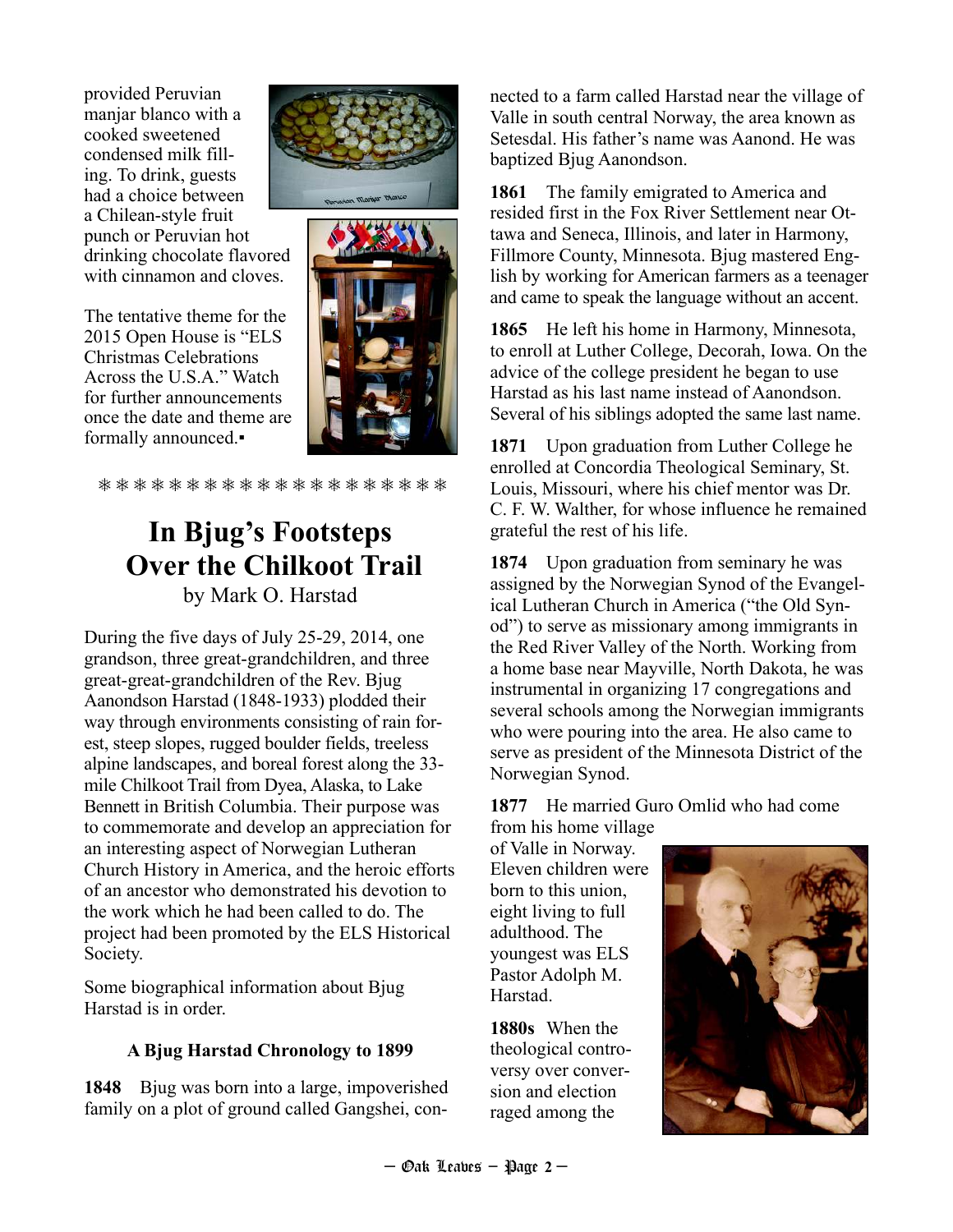Norwegian Lutherans, he remained a staunch supporter of the "grace alone" principle as taught by Dr. Walther, and defended by older Norwegian colleagues in the ministry such as U. V. Koren, J. A. Ottesen, and H. A. Preus. F. A. Schmidt, the instigator of the controversy, targeted Bjug as one of his opponents, someone to be deposed from office for opposing Schmidt's doctrinal compromises.

**1891** Bjug and family moved to the Puget Sound area of the state of Washington, having been called to start a school for the thousands of Norwegian immigrant families living in that area.

**1893** This year marked the onset of "The Panic of 1893," the worst economic downturn to that point in U.S. History.

**1894** The first building was completed and the first students enrolled in Pacific Lutheran Academy in the fall of 1894. Financial support weakened dramatically in the economic downturn. The school faced huge debt. It appeared the whole project of starting a school would collapse in failure.

**1896** Reports arrived of a significant discovery of gold in Canada's Yukon Territory. The "stampede" to the Yukon began. The wheels began to turn in the minds of many that Yukon gold could solve financial problems even for church-related schools.

**1898** In February Bjug and several associates from the Tacoma area, after much planning and acquisition of supplies, set out for the Yukon by the most common route. They were among the approximately 100,000 who attempted to reach the gold fields, a significant number of whom were Scandinavians. They traveled by steamer on the "Inside Passage" from Puget Sound to the ports of Skagway and Dyea in the Alaska Pan-



handle. From Dyea they made the arduous 33-mile portage over the Chilkoot Trail to the chain of lakes at the headwaters of the Yukon River. From there they built boats and floated down the Yukon to the

vicinity of Dawson City and staked their claims in the valleys of creeks and rivers flowing into the Yukon and Klondike Rivers.

**1899** After a year and a half of effort in getting to the gold fields, staking claims, attempting to work them, and then finding ways to earn enough to make it home again, in June, Bjug took passage on a steamer headed down the Yukon River to its mouth. At the port of St. Michael he boarded an ocean-going vessel for home, surprising his family by his arrival on July 20, 1899. The goal of finding gold had not been achieved, but other benefits came to Bjug. He returned home a healthy man, and had demonstrated to creditors and others that he was committed to accepting responsibility for all that had transpired in connection with the founding of Pacific Lutheran.

The action taken by Bjug Harstad and those associated with him in attempting to solve the financial problems of a church-related school by going in search of gold is a remarkable story. It reveals that determined, pioneer spirit which characterized the generation of the immigrants. They were convinced they had a heritage worth preserving, and that no amount of effort should be spared in carrying out that work. If they didn't work at it, the result would be that they and their descendants would simply melt away into the general religious environment of America. Their distinguishing theological heritage would be lost forever. The establishment of educational institutions was essential to that work, but the difficulty of building and maintaining them in the face of economic challenges was great.

Bjug and his associates had a deep sense of responsibility for what they had done in getting a building completed, assembling a faculty, and admitting the first students in 1894. They had taken some criticism for tending toward the extravagant in the fivestory building they had put up. They wanted to be known as trustworthy men of common sense with an obligation to those who had called them to do the work of getting the school started. They demonstrated that by their willingness to engage in heroic efforts to save their school.

Historians are vitally interested in how we know about any particular happening in history, how good and reliable the sources available to us are. We have a good record of Bjug's expedition to the Yukon. He wrote letters home regularly and they were published in *Pacific Herald,* a Norwegian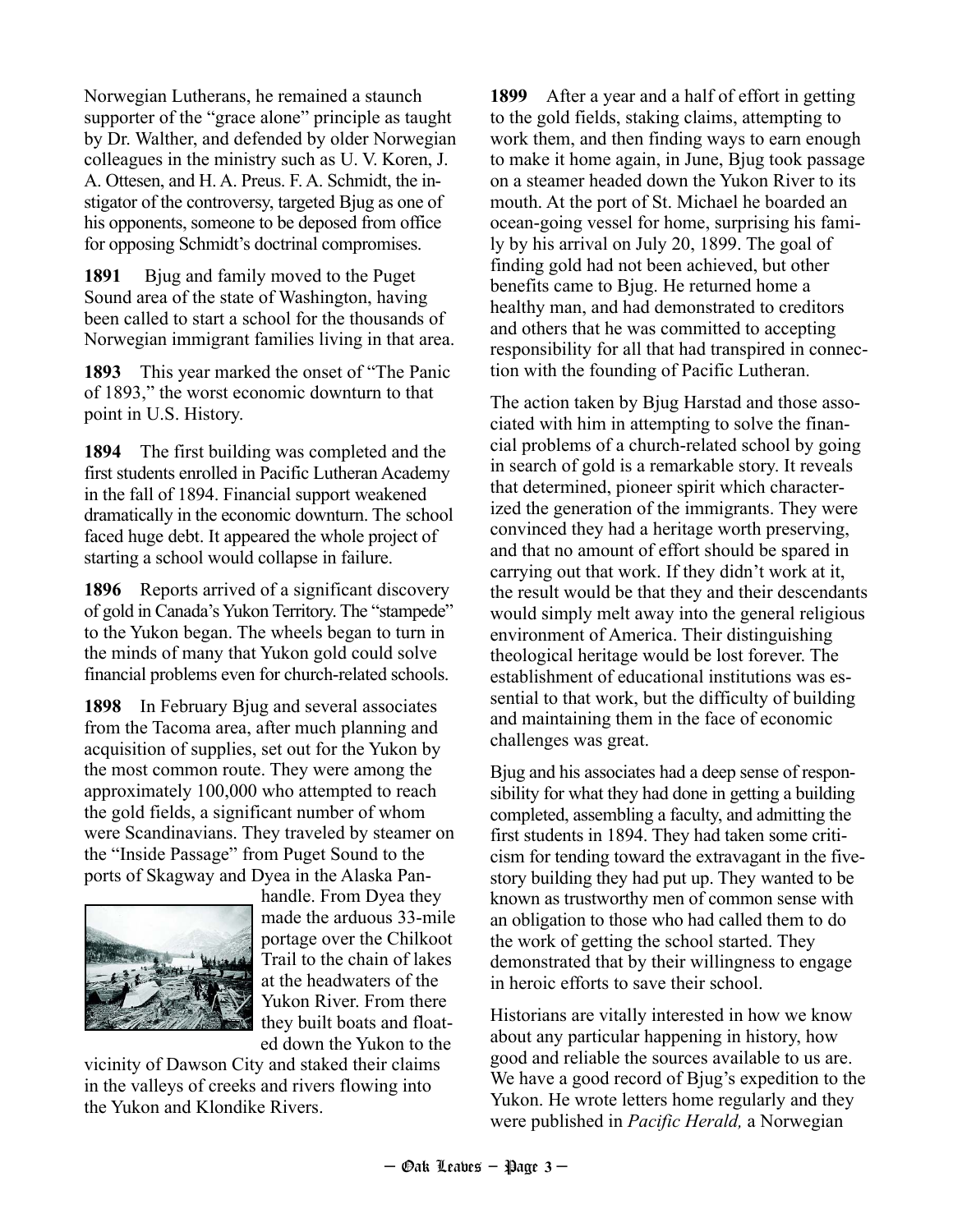language church periodical. Because of the unreliable nature of the mail service in the rugged, frontier conditions of the gold trail, some of the letters were unfortunately lost. But enough remain that a very clear picture emerges for us of the experience of Bjug and his fellow gold seekers. His account can be laid side by side with many other journals and diaries of those who made the same trek, and formal accounts of the gold rush written by professional historians. A comparison of Bjug's account of his experiences with accounts written by others reveals striking similarities in detail and experience.

The letters were simply archived in personal and institutional collections for decades before much thought was given to translating them into English. In 1955 Bjug's son Oliver B. Harstad, realizing that the Norwegian language was quickly slipping away from many descendants of the immigrants, went to work translating the letters into English. But it would take still longer for the translated letters to be disseminated broadly.

In 1973, another of Bjug's sons, the Rev. Adolph M. Harstad, typed the English translation by means of an old-fashioned, mechanical typewriter onto stencils which were used on a machine called a mimeograph. (This was many years before computers and word processing.) Many copies were made. Family members and other interested parties acquired access at last to the treasure trove of letters.

A final step in the transmission and preservation of the text of the Bjug letters occurred in 1999 when Cheryl Harstad (current *Oak Leaves* co-editor) brought them into the modern world of computer word processing. A helpful map and a few pictures from the 1890s were added later.

I read my father's mimeograph edition with rapt attention in 1973. Lasting awareness of Bjug's heroic energy and action became part of my consciousness and motivated me to read a history of the Yukon gold rush. But 1973-74 was my vicar year, and with graduate studies there was not a lot of time to pursue additional study. Occasionally there was discussion among family members about organizing a trip to explore areas where Bjug had gone in 1898, but nothing ever came of it.

Decades rolled by and in 2003 I found myself a member of the Board of the ELS Historical Society and became involved in planning programs which might stimulate interest in the history of the ELS. We provided a variety of approaches to our program planning: traditional, research-based lectures by scholars, story-telling programs based on the writings of Synod people of bygone eras, illustrated presentations about the careers of Synod pastors and missionaries, plays commissioned by the Historical Society, events which incorporated folk music and dance into the mix, etc.

At meetings of the Board of the ELS Historical Society in November of 2012 and February of 2013, members brainstormed possible activities beyond our annual meeting programs, which the Society might promote to generate interest in our history and our organization. When the topic of Bjug Harstad's trip to the Yukon came up, board member Peter Anthony suggested organizing an expedition to hike the 33-mile Chilkoot Trail, the portage route of the gold rushers. This trail linked the Pacific waters with the headwaters of the Yukon River, which gave access to the gold fields. Peter and his wife Katey had extensive experience in wilderness camping in Alaska, and it appeared initially they might take a leadership roll.

We put out an announcement at the June, 2013 Annual Meeting of the Historical Society regarding the possibility of such a hike and asked who might be interested. Thinking and planning began to percolate over the next several months. By Christmas, 2013, several people had indicated interest in hiking the 33-mile Chilkoot Trail, and several more were interested in traveling to Alaska, but were not up for the rigors of the hike. Eventually it worked out that nine people planned to do the hike and six more planned to join the expedition for other parts of the experience.

Quick action was called for in early January of 2014 since the National Park Service maintains control over the trail and admits only a certain number of hikers onto the trail per day. Carolyn Harstad took on the task of applying to the Park Service for the necessary permits as soon as they began accepting reservations for the 2014 season. We had to take our third choice of days for the hike, July 25 to 29, 2014.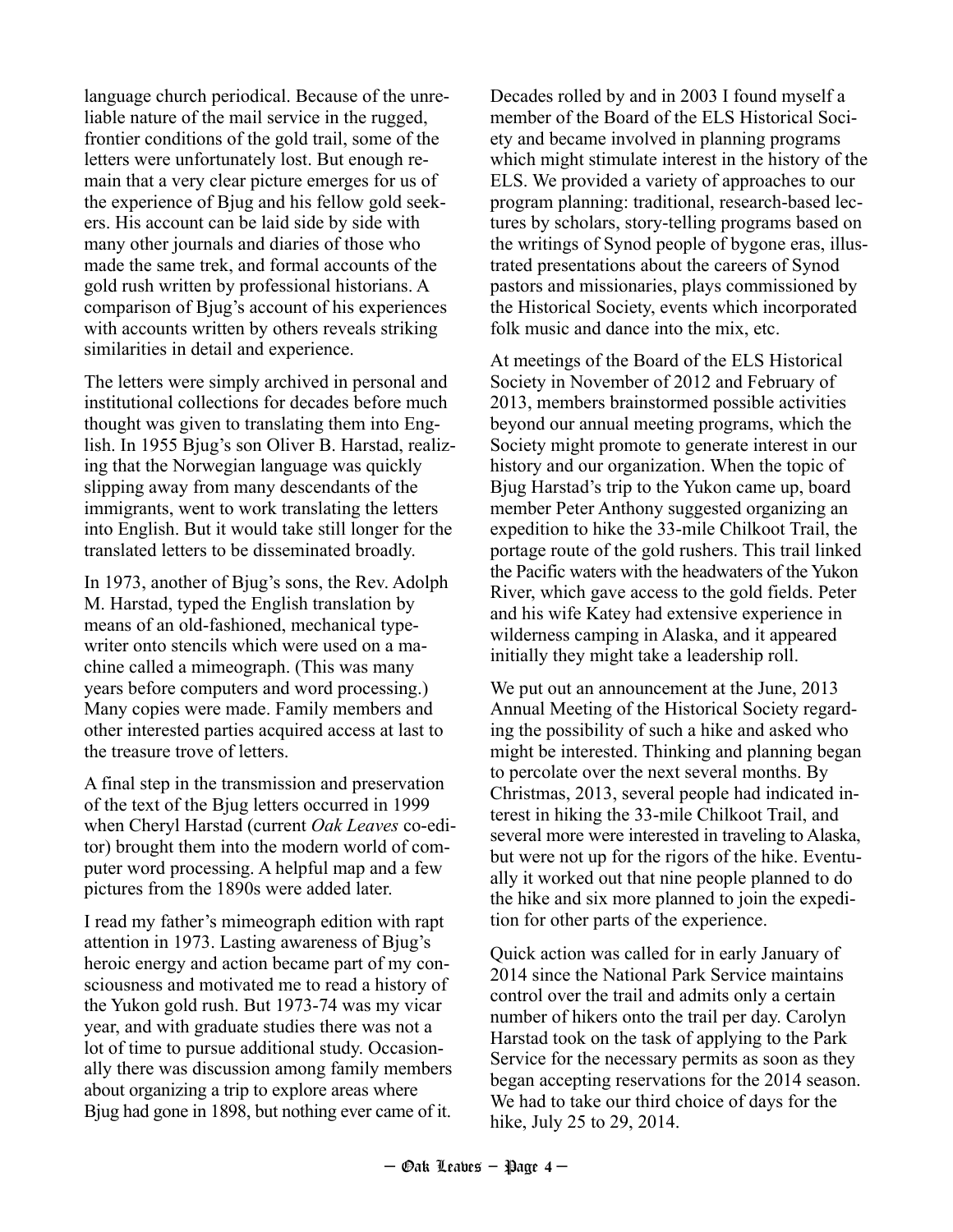Through the winter and spring of 2014 those planning to do the hike communicated extensively. The National Park Service warns that the Chilkoot Trail is not for novice hikers, and planning and preparation need to be thorough, to say nothing of the task of getting into the necessary physical condition. The list of issues was long: appropriate clothing for chilly, damp weather conditions, light-weight cook stoves, water filters, kinds and quantity of food, pepper spray for use in case of encounters with bears (both grizzlies and black bears inhabit the region), dealing with swarms of mosquitos, tents, sleeping gear, etc.

This list is nothing compared to the preparations of the gold seekers of 1898. Each individual, in addition to the tools and equipment he would need in the quest for gold, had to prove to government authorities at the Canadian border that he had enough food to live on for a full year, or face the prospect of being turned back. It is thought the expression "a ton of goods" grew out of these requirements. The 2014 hikers carried backpacks weighing approximately 50 pounds. The gold rushers of 1898 transported about 2000 pounds of tools and provisions each. Another difference between 1898 and 2014 was this: we were doing the hike in the summer; the gold rushers did it in the winter so that they could pull their "ton of goods" on sleds. By shuttling back and forth and creating cache piles at various points along the way, they moved their possessions along, stage by stage. It is estimated the gold rushers actually traveled 1000 miles in the shuttle process to move their goods 33 miles. It took Bjug and his companions from February to June to transfer their goods from the port of Dyea on the Alaska coast to Lake Bennett in British Columbia. There they built boats to continue the journey down the Yukon River to the vicinity of Dawson City. The 2014 hikers arrived at Lake Bennett at noon of the fifth day of the hike, and then boarded a train for a two and a half hour ride back to Skagway.

By early summer of 1898 Bjug and companions had arrived at the area near the confluence of the Yukon and Klondike Rivers. His letters include references to either spontaneous or planned worship services which he conducted at various stages of the journey.

Dawson City on the Yukon River became the famous boom town of the actual gold rush area. That is where claims had to be applied for and registered with the government. The problem for those who arrived at the gold fields in 1898 and 1899 was that the best claims had been staked the previous two years. Some even gave up at this point when they realized how far their potential claims would be from what were known to be the areas where some had "struck it rich" in 1896 and 1897. Bjug and his associates did not give up. He came to own half interest in three claims and was sole owner of another. From a document preserved by the Yukon Department of the Interior we know that Bjug was actively applying for a claim along a stream called "Indian Creek" as late as June 9, 1899. He had come to dig for gold, and he was determined to do it.

By early summer of 1899 reality must have gripped the mind of Bjug. A full year in gold country had yielded no gold, and attention would have to turn to the problem of getting home again. Some of his companions had returned home months earlier. His resourcefulness had led him to set up what he called a "Lunch House" on the Bonanza River a few miles from Dawson City. There he prepared and served what were, no doubt, very basic meals for hungry miners and others. The menu at Bjug's Lunch House probably included coffee, bacon, pancakes, oatmeal, dishes made of beans and salt pork, rice, etc. Eggs and milk products were probably not readily available. In this way he was able to scrape together enough money to buy passage on a river boat that took him from Dawson City to the mouth of the Yukon River on the Bering Sea. From the port of St. Michael he took passage on an ocean steamer and arrived at his home in Tacoma, Washington, on July 20, 1899, much to the surprise of his family.

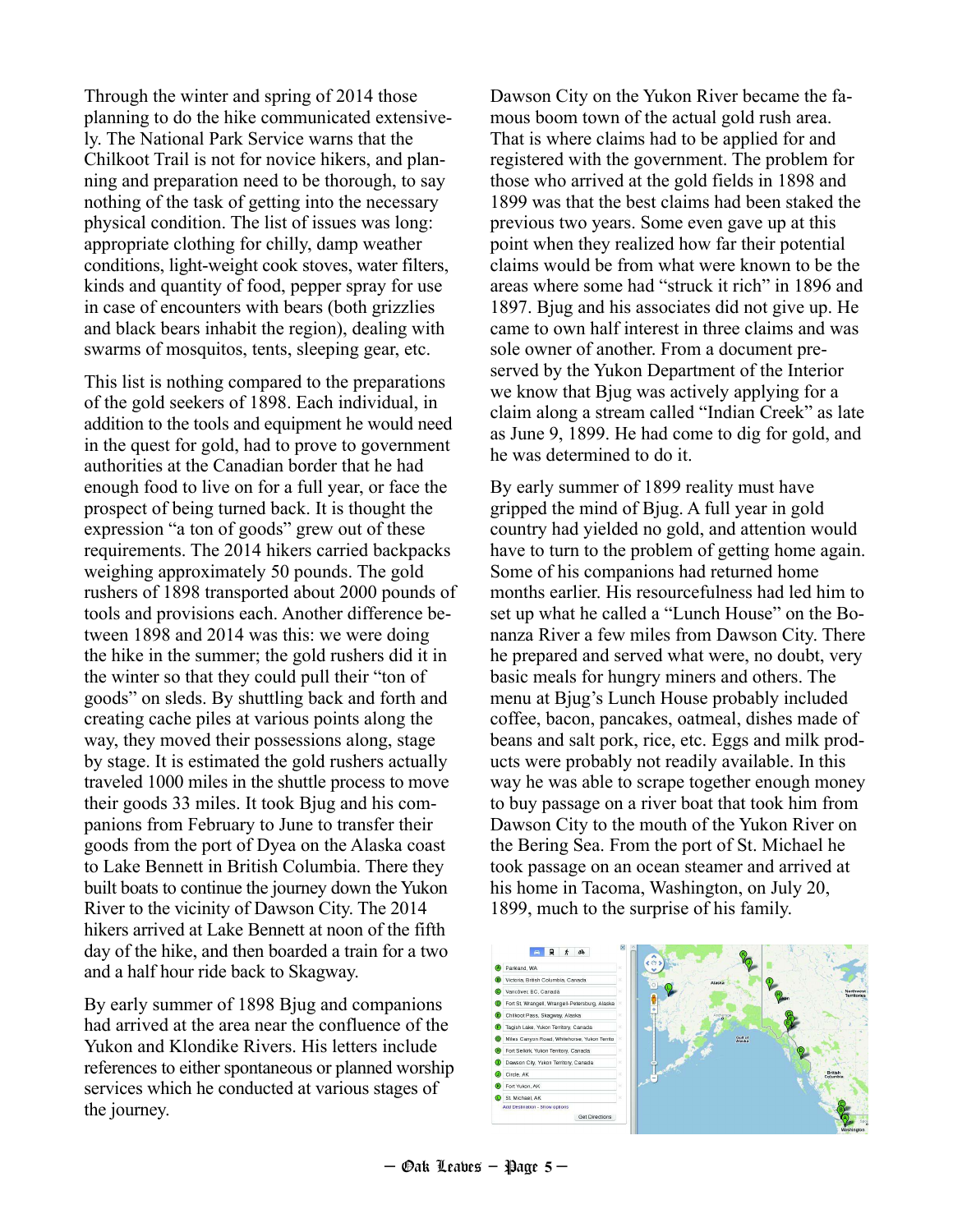Several members of the 2014 expedition (Peter Harstad, David Harstad and Chris Meno, Tim Moldstad, and Vance and Linda Becker) went to Dawson City and located one of the claims in which Bjug was involved. They were able to locate the claim on an official plat map of the Yukon territorial government, and with help of locals they were able to get to the place. The interesting discovery was this: Today that very ground is being worked by a mining company which brings

heavy equipment and modern technology to the task. That company is profitably extracting gold from what was once Bjug's claim. Members of the Harstad



group were allowed entrance to "the gold house" where they saw the final steps in the technology used today, and saw gold nuggets lying in a pan on what was once Bjug's claim.

The descendants of Bjug Harstad who hiked the Chilkoot Trail in the summer of 2014 are the following:

Mark O. Harstad, grandson of Bjug, member of the Religious Studies Faculty of Bethany Lutheran College, Mankato, Minnesota, and chairman of the Board of the ELS Historical Society.

The following great-grandchildren of Bjug were part of the expedition:

- Linda (Harstad) Becker, teacher, Mankato, Minnesota. Her husband, Pastor Vance Becker, also made the trek.
- David Harstad, real estate lawyer, Bloomington, Indiana.
- Brent Matzke, Forensic Scientist with the Minnesota Bureau of Criminal Apprehension, Bemidji, Minnesota.

The following great-great-grandchildren of Bjug were part of the expedition:

• Eric Becker, son of Vance and Linda Becker, Senior Supply Chain Planner for Asia Pacific, currently stationed in Singapore, Malaysia.

- Carol (Becker) Yenish, daughter of Vance and Linda Becker, Store Manager for Caribou Coffee, Mankato, Minnesota.
- Jonathan Scislow, Lead Project Manager Global Market Access with Intertek Group; Minneapolis, Minnesota.

A young lady,Tegan Buckley, friend of the family, was also part of the hiking group. She is a pharmacist from St. Cloud, Minnesota.

Each of these individuals wrote a personal account of the 2014 adventure on the Chilkoot Trail. Some common themes emerged. Many of the hikers had extensive, previous experience in wilderness camping and mountain climbing, but the consensus was that the Chilkoot Trail was the most challenging hike they had ever attempted. Scrambling up the boulder field, the stretch that

came to be known as "The Golden Stairway" in<br>the days of the gold rush,<br>to reach the summit of the<br>Chilkoot Pass in fog and<br>drizzle, was an experience<br>that will not be forgotter<br>by anyone  $\frac{1}{1!}$ the days of the gold rush, to reach the summit of the Chilkoot Pass in fog and drizzle, was an experience that will not be forgotten by anyone who has done it. Another point of consensus was a sense of awe



or wonderment at the energy and determination of Bjug and his companions in getting their "ton of goods" over the 33-mile trail and then continuing on to the gold fields by boat. The beauty of the Alaska wilderness with its varied environments also drew frequent comments.

After returning from Yukon Territory, Bjug stepped down from the position of president of Pacific Lutheran Academy, but he continued to be a member of the faculty and worked on behalf of the school in other capacities. New evidence has emerged that he was involved in yet another venture to gain greater financial stability for Pacific Lutheran in the World War I period. It appears an attempt to get into land speculation in Mexico involved Bjug in some kind of close brush with Mexican outlaws which benefited from a rescue mission carried out by the U.S. military. But that's another chapter from the colorful career of a remarkable man. The man's energy and imagination in support of causes he believed in seems to have been indefatigable.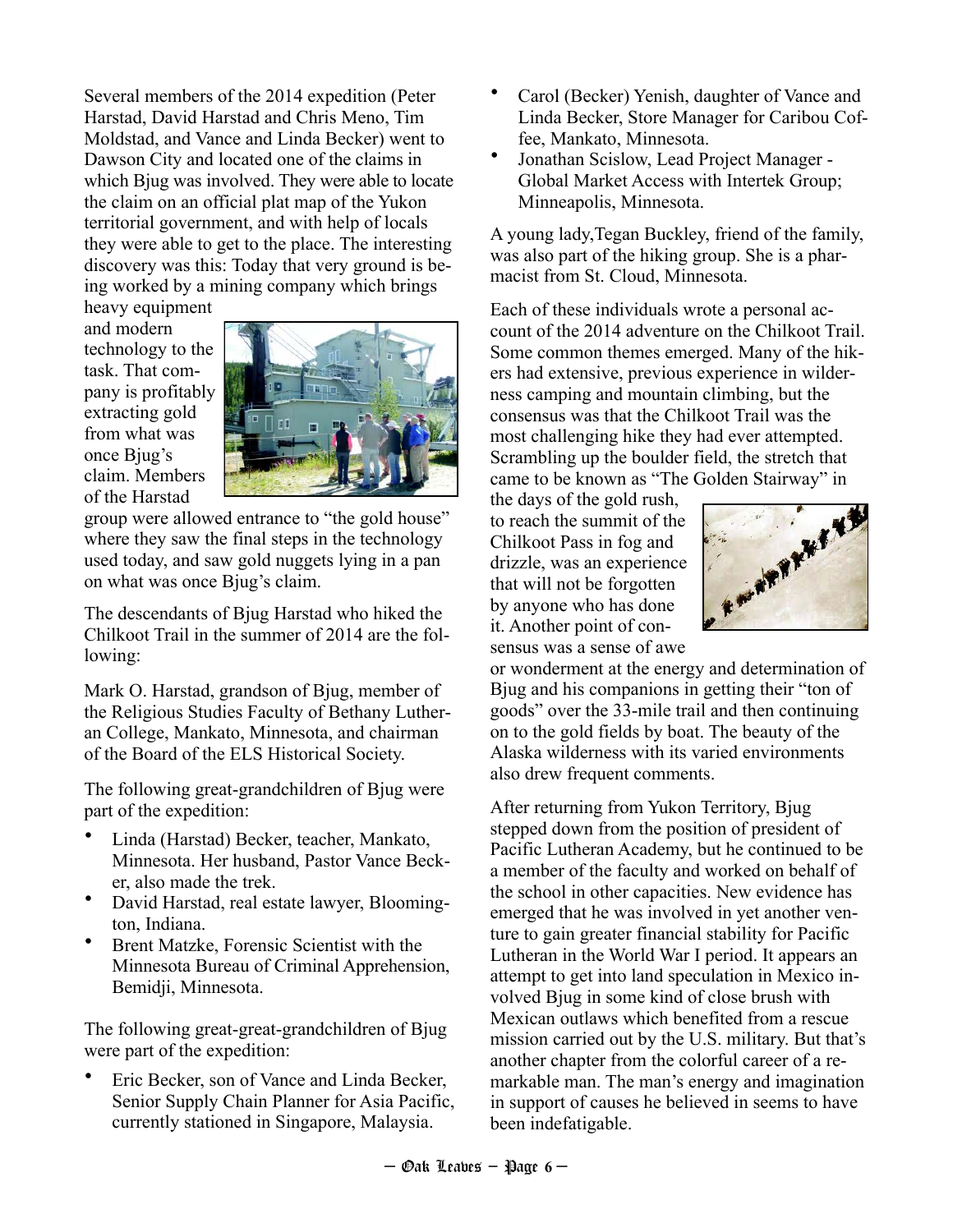There were, of course, other aspects of Bjug's career. He took seriously the study of theology. Twice he was called on to serve as interim professor of Dogmatics at the Seminary level. Institutions should be supported because they are useful in promoting the principles one stands for. When they no longer serve that purpose, then they are dispensable.

Between about 1900 and 1917, efforts were made to bring about a grand union of Norwegian Lutheranism in America. As long as Pres. U. V. Koren was alive (up to 1910), his influence was strong enough to prevent the Old Synod from entering into a theologically compromised union. Bjug was among the staunch supporters of Dr. Koren, and he took a leadership role in opposing any church union which was not based on sound doctrine. But the tide of sentiment in favor of union based on ethnic and cultural pride, which easily tolerated theological compromise, proved to be overwhelming in an age characterized by intense nationalism.

**1917** The grand Norwegian Lutheran Merger created a doctrinally compromised church body. For reasons of conscience Bjug could not be affiliated with this church body and the school to which he had devoted so much of his life's energy. He quickly became a leader among the minority of Norwegian Lutheran pastors who declined to go into the merger.

**1918** In a June meeting at Lime Creek Lutheran Church just south of Albert Lea, Minnesota, a reorganized church body was launched. Bjug was elected first president of the new Synod and served in that office until 1922.

**1920** Fire destroyed the Harstad home in Tacoma, Washington. Bjug lost his library and all his papers. A treasure trove of church history vanished in the smoke. The generosity of friends in the new church body made possible the reconstruction of the house on the same foundation.

**1920s** Through most of the 1920s the aging Bjug maintained a lively interest in the affairs of the new church body. He traveled by means of his clergy pass on the railroad back to the Midwest many times for annual synod meetings. When discussions began regarding the acquisition of Bethany Lutheran College, he was initially opposed, no doubt on the basis of his memories of the great difficulties of operating a college in economic hard times. Gradually he came around to the realization that the new church body needed its own institution to perpetuate the principles for which it stood.

**1933** On June 20, 1933, Bjug died at his home in Tacoma at the age of eighty-four and a half. He never expressed any regrets over his decision not to participate in the merger church body, and to sever connections with Pacific Lutheran.

### **Day by Day Over the Chilkoot Trail July 25-29, 2014**

At about 3 am on July 25, 2014, an earthquake shook our hostel at Skagway. A dish or two crashed to the floor in the kitchen, but no further damage was done. The 5.8 quake was easily the biggest quake most of us Midwesterners had ever experienced. It added an element of thrill to the beginning of five memorable days.



Mark O. Harstad, ready to hike the Chilkoot Trail, posing with his brothers, Herman and Peter.

At 9 am a hired van driven by a colorful local who went by the epithet "Dyea Dave" drove our entire group, hikers and non-hikers, from our hostel to the National Park Service Chilkoot Trailhead near what was the bustling port of Dyea in the days of the gold rush. Dyea Dave kept up a constant stream of humorous and somewhat informative banter about the area throughout his time with our group. At the trailhead the hikers got into their backpacks, and a photo op followed. At about 10 am the nine hikers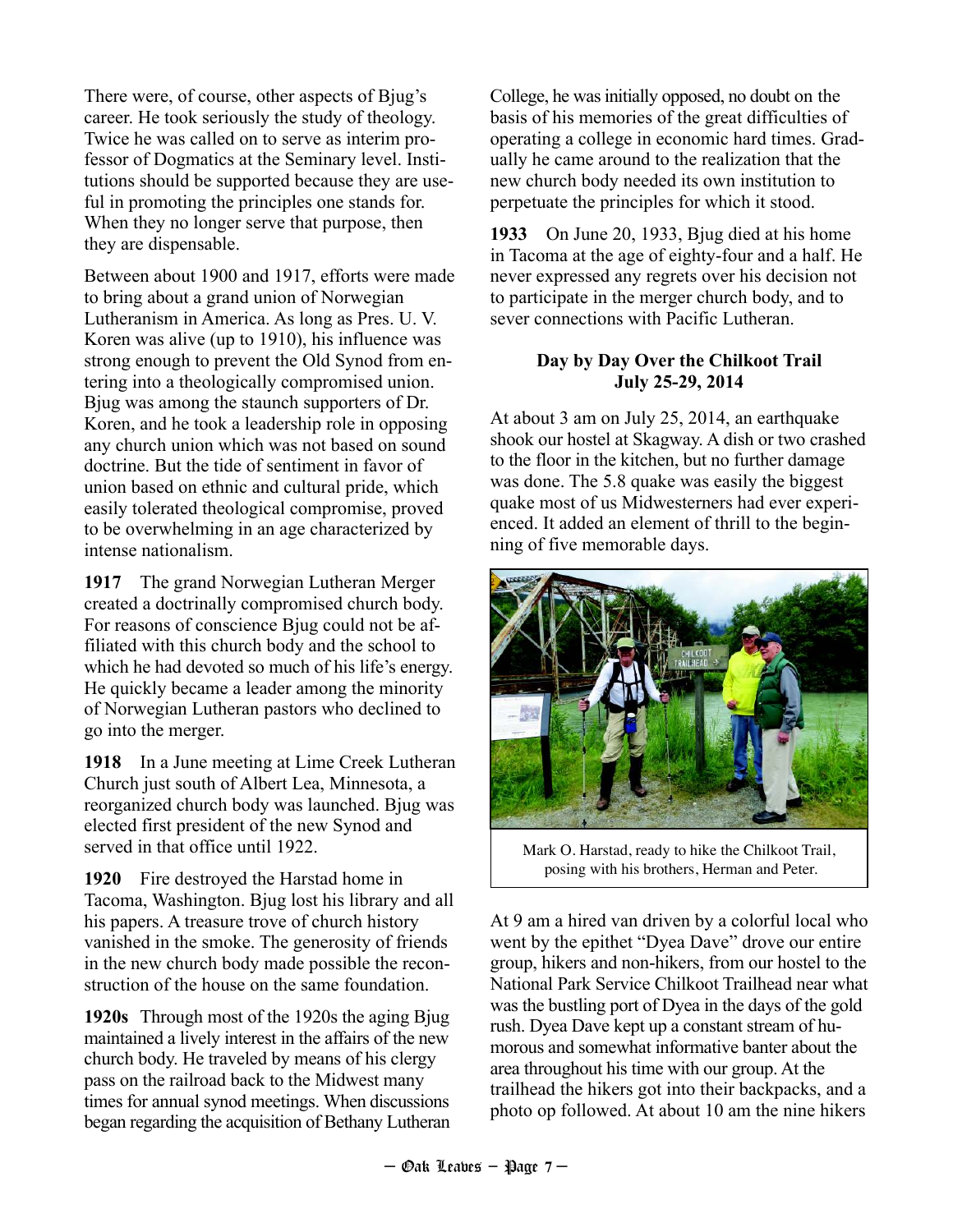stepped off. Overnight rain had ceased, but the sky was overcast and the trail was somewhat muddy.



**The first day** called for covering eight miles from the Trailhead to a campground at a place designated "Canyon City." According to the topographical map this first stretch of trail did not rise significantly in elevation, just a couple hundred feet over eight miles. My thinking was that this would be a relatively easy hike. It didn't take long to realize there are no "easy" parts to the Chilkoot Trail. The ground is so rugged that continuous attention is required to determine where the next footfall is to go. A rule of thumb I had worked with in hiking is that it is possible to make two miles an hour, but that an additional hour would have to be added for each gain of 1000 feet in elevation. Since there was little gain in elevation on Day One, my hope was that these eight miles could be covered in four to five hours. But we learned that an average speed of one mile per hour would be the norm for the entire trail with additional time required for significant gains in elevation.

The environment of the first segment of trail was northern rain forest. The vegetation of all kinds, from trees to shrubs to wild flowers, was luxuriant. Temperatures along the entire trail were quite consistent: 60s during the day and 50s at night.

At each of the campgrounds a cook house was provided so food could be prepared under shelter. Bear-proof metal storage bins were provided in close proximity to the cook house. On our first night on the trail at the Canyon City campground we encountered many people from various groups crowded at once in and around the cook house. During the day we seldom saw hikers other than our own group, but at the campgrounds we jostled for space with about 40 other people to prepare and consume our food, and to pitch our tents.

Among those we saw every evening was a group of seven people, mostly in their 60s, who were led over the trail by professional guides from the Packer Expedition Company of Skagway. Two strong young men carried packs for these people which included all their food and equipment for preparing it. These young men prepared meals and snacks for their clients several times a day, and provided whatever other services their clients requested. It would be interesting to know what it would cost to be a part of such a group. The pack each individual in the group carried appeared to be small and light.

The itinerary for **Day Two** called for a hike of just four and a half miles. Once again, any thoughts of an easy day were quickly dashed by the ruggedness of the terrain and significant gain in elevation. The destination at the end of Day Two was a place called Sheep Camp, one of the most famous camps along the Chilkoot Trail, a place where Bjug and his companions spent quite a bit of time as they shuttled their goods along by stages. Sheep Camp is situated at 1000 feet in elevation, just at the point where the trail begins to rise significantly toward the summit of Chilkoot Pass. Trees and other vegetation were still abundant at Sheep Camp.

By this stage in the hike it was evident to myself and to others in the group that my body was not functioning at normal capacity, even though I had trained quite strenuously for weeks. I had no way of knowing that the symptoms of Acute T-Cell Lymphoblastic Leukemia were beginning to assert themselves. I began seriously to wonder if I could make it in view of the fact that the next two days promised to be the most physically challenging of all. The prospect of medical evacuation by helicopter, a very difficult and expensive proposition, began to go through my head. A memorable moment came when Niece Linda took me aside, looked me in the eye and confidently asserted, "Uncle Mark, you are going to make it to the end of this trail! Team Harstad is going to see to it that you do!"

We arrived at Sheep Camp that evening in mist and drizzle. A Park Ranger gave a short presentation to the approximately 50 campers clustered around the cook houses, which in this case were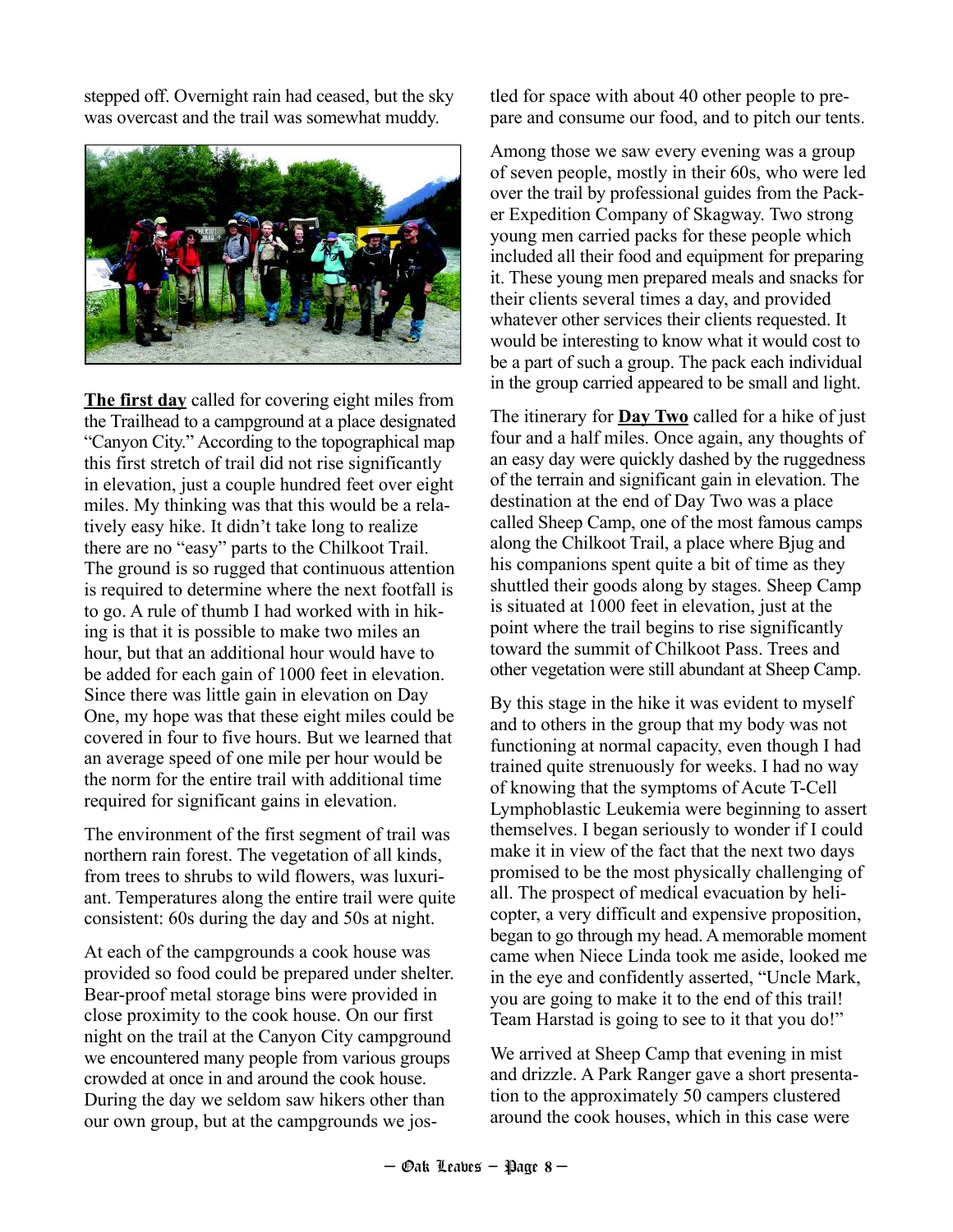frame structures covered with canvas. The topic was the geography and history of the Trail. The campsites here were large wooden platforms. Without these structures it would have been next to impossible to find level ground on which to set up a tent. Realizing that the next day would be the most challenging, it was early to bed.

On **Day Three** we were on the trail by 7 am. Dave Harstad went ahead at his own pace. He and Brent Matzke stayed in communication by walkie-talkie. From Sheep Camp to the summit of Chilkoot Pass the elevation rises from 1000 feet to about 3600 feet in elevation. The distance is about four miles, which makes this by far the most challenging portion of the Trail. Once above the tree line, the terrain is utterly barren and rocky. By 10 am Dave radioed that he was at the summit, would leave his backpack there, and come down and meet the rest of the group.

When Dave rejoined the group, he offered to take my pack, and I did not refuse. Free of my burden, I plodded on, placing one foot ahead of the other. We reached the place called "The Scales" at about 2600 feet. The area was bestrewn with the rusted remains of abandoned equipment from the 1890s. At this point the U.S. government offered the gold seekers opportunity to weigh their provisions to make sure they had the required minimum food supplies before pushing on to the summit where Canadian officials would compel them to turn back unless adequately provisioned. The view from "The Scales" toward the summit was unforgettable—huge black boulders shrouded in mist and fog, rising another 1000 feet in elevation. The Trail from this point to the summit was simply marked by orange poles thrust in amongst the massive black boulders to indicate the general direction to be followed toward the summit. For most of the final 1000 feet of gain in elevation hikers were compelled to scramble on all fours. The angle of ascent frequently approached 45 degrees. This was the famous stretch designated "The Golden Stairway," which is pictured in every history of the gold rush.

By noon we had all made it to the summit. Some began to sing "O Canada" when we saw the maple leaf flag at the border. My gloves were sopping wet. Exertion kept us warm under our



rain suits. The Canadian government maintains a warming house at the summit supplied with hot water and various instant drinks. The nine of us crowded into the steamy environment along with many others. We took time to have a group picture taken on the steps of the warming



Carol Yenish, at the summit.

house. Then it was time to move on. We still had another four miles to go to our next camp site.

A chilly drizzle followed us aways beyond the summit. Gradually the precipitation let up, the fog lifted, and we found ourselves in a beautiful alpine environment. Rushing rivulets carried runoff from snow fields and rain down to streams which fed into clear, alpine lakes. This area was still well above tree line. Some of the streams and rivulets had to be crossed by stepping carefully from rock to rock. The result for those whose boots were not absolutely water tight was some wet socks. The trail on the Canadian side was marked by orange triangles mounted on aluminum poles, and in some places simply by rock cairns.

By about 7 pm we arrived at the most aptly named campground on the Trail, "Happy Camp," at an elevation just under 3000 feet. After a twelve hour day, we were happy to be there. The usual cook house was crowded with people. Lines were strung across the room and were laden with wet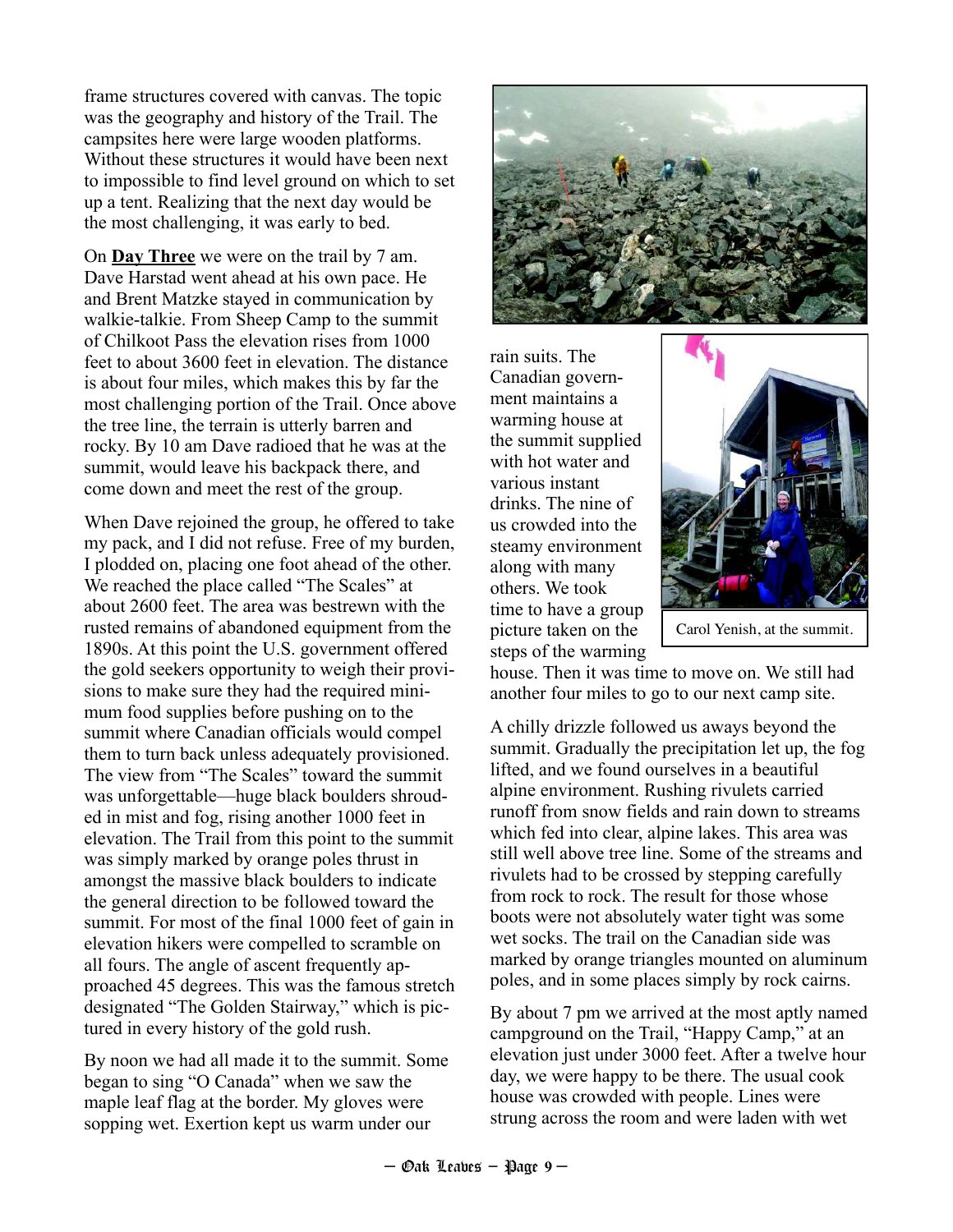gear. We pitched our tents on platforms high up on the rocks above the cook house and bear-proof metal storage bins.

**Day Four** called for us to cover another eight and a half miles. This was difficult right after the strenuous nature of Day Three. The redeeming feature of the course on this day was that we dropped more than 1500 feet in elevation over those eight miles. Gradually the tree-less alpine environment gave way to boreal forest. Parts of my pack load were redistributed to strong nephews, which was a huge help to me in my weakened state. Interesting abandoned objects were frequently to be seen along the trail: cooking equipment, shoes, a metal frame for a boat over which canvas would be stretched, etc. The trail paralleled the shore line of long and narrow Lake Lindeman for a good stretch. The gold rushers took good advantage of the frozen surface of Lake Lindeman by piling as much as 500 pounds of goods onto their sleds, and then rigging makeshift masts and sails onto the sleds. The result was that a large quantity of goods could be transported in comparative ease, at least for a few miles.

We took a break in the afternoon to look at historical displays near Lake Lindeman. The sun came out for a while. One member of the group spotted a black bear near the trail. Then we trudged on to our last campground at Bare Loon Lake. Some members of the group braved the chilly waters for a quick bath. The wooden plat-

forms were again necessary for our tents. Huge boulders along the lake made it impossible to pitch a tent on the ground. An open log shelter provided a nice venue to prepare and consume our evening meal and breakfast the next morning.



On **Day Five** we were on the trail by 8 am. The experienced guides with the Packer Expedition Co. assured us we could make Lake Bennett and the end of the trail by noon. The rugged nature of the trail in the early going had me wondering, but gradually it became easier, until finally one could call the last couple of miles an easy hike on a sandy trail. We arrived at a beautiful outlook over Lake Bennett just before noon. Many pictures were taken of the whole group, sub-groups, and individuals with a spectacular view of the lake in the background, the very lake where Bjug and thousands of others built their boats to continue on down the Yukon River to the gold fields.



Then on to the train station. We sat on the platform, ate sandwiches, and celebrated our achievement. The train rolled in with Carolyn Harstad, Herman Harstad, and Peggy Harstad from the non-hiking part of the group on board. Peter Harstad and Tim Moldstad were in Skagway making dinner preparations. The hikers were not allowed to ride in the same cars with the "civilized" passengers. It had something to do with five days without a shower. We threw our backpacks into a box car and found seats in special reserved cars. It was not difficult to drift into a nice nap, even sitting up in strange postures in rigid seats.

From Lake Bennett down to Skagway is a two and a half hour ride by train on the White Pass and Yukon Route. It is one of the

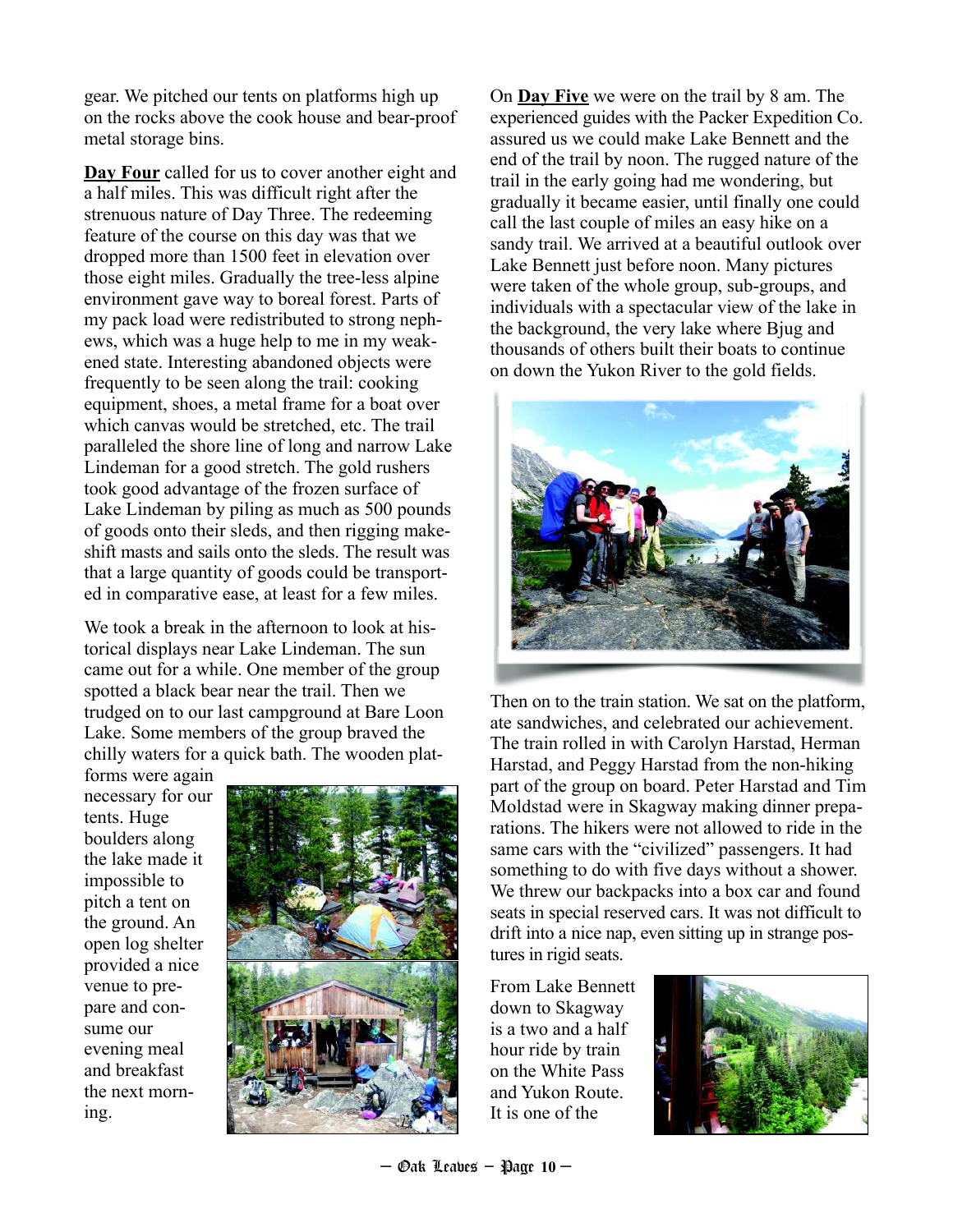most spectacular train routes in the world. It is maintained as a tourist attraction today. The construction of this narrow-gauge railroad was an amazing piece of engineering in the late 1890s. When it was completed in 1900, it was too late to be of much use to those headed to the gold fields. The "rush" was over by that time, but it continued to be used by mining companies for many years.

The tracks parallel the White Pass route between Skagway and Lake Bennett, the route also used by some gold rushers to get from the ports on the coast to Lake Bennett. It is longer than the Chilkoot Trail by several miles, but it wasn't nearly as steep. But that didn't mean it was easy. During the gold rush a reporter from San Francisco traveled both routes and wrote an article to provide information for others useful in deciding which route to take from the coast to Lake Bennett—the Chilkoot Trail or the White Pass route. His assessment was: "The one route is hell, the other is damnation. No matter which one you pick you will almost certainly wish you had taken the other." Horses were used extensively on the White Pass route. Thousands of abused animals died along the way.

Our group enjoyed great satisfaction in accomplishing the hike. This was an experience to be recalled fondly for a lifetime. Our respect for the energy and determination of Bjug was enhanced. The spectacular train ride to Skagway, followed by a salmon dinner back at the hostel supplied by Tim Moldstad, provided a great conclusion to a memorable experience. At the dinner that evening each member of the hiking group offered comments and observations on the whole experience. Vance Becker's contribution to the after dinner entertainment was to confer awards and honors on the nine members of the hiking group.

#### **Concluding Note**

On July 31, this writer was admitted to the hospital in Juneau, Alaska, because of difficulty in breathing. The initial diagnosis was atrial fibrillation (irregular heart beat) and congestive heart failure. Upon returning to Mankato, further testing which included biopsy of lymphatic material and bone marrow extraction revealed the full magnitude of the problem: the onset of Acute T-Cell Lymphoblastic Leukemia, or ALL for short.

#### **Fridtjof Nansen Norwegian scientist, explorer and humanitarian worker**

(**Note:** All information is from Wikipedia. This is the initial summary of Nansen's life.)

**Fridtjof Nansen** (10 October 1861 – 13 May 1930) was a Norwegian explorer, scientist, diplomat, humanitarian and Nobel Peace Prize laureate. In his youth a champion skier and ice skater, he led the team that made the first crossing of the Greenland interior in 1888, cross-country skiing on the island, and won international fame after reaching a record northern latitude of 86°14′



during his North Pole expedition of 1893–96. Although he retired from exploration after his return to Norway, his techniques of polar travel and his innovations in equipment and clothing influenced a generation of subsequent Arctic and Antarctic expeditions.

Nansen studied zoology at the Royal Frederick University in Christiania (Oslo), and later worked as a curator at the Bergen Museum where his research on the central nervous system of lower marine creatures earned him a doctorate and helped establish modern theories of neurology. After 1896 his main scientific interest switched to oceanography; in the course of his research he made many scientific cruises, mainly in the North Atlantic, and contributed to the development of modern oceanographic equipment. As one of his country's leading citizens, in 1905 Nansen spoke out for the ending of Norway's union with Sweden, and was instrumental in persuading Prince Carl of Denmark to accept the throne of the newly independent Norway. Between 1906 and 1908 he served as the Norwegian representative in London, where he helped negotiate the Integrity Treaty that guaranteed Norway's independent status.

In the final decade of his life, Nansen devoted himself primarily to the League of Nations, following his appointment in 1921 as the League's High Commissioner for Refugees. In 1922 he was awarded the Nobel Peace Prize for his work on behalf of the displaced victims of the First World War and related conflicts. Among the initiatives he introduced was the "Nansen passport" for stateless persons, … . He worked on behalf of refugees until his sudden death in 1930, after which the League established the Nansen International Office for Refugees to ensure that his work continued. This office received the Nobel Peace Prize for 1938. Nansen was honored by many nations, and his name is commemorated in numerous geographical features, particularly in the polar regions.▪